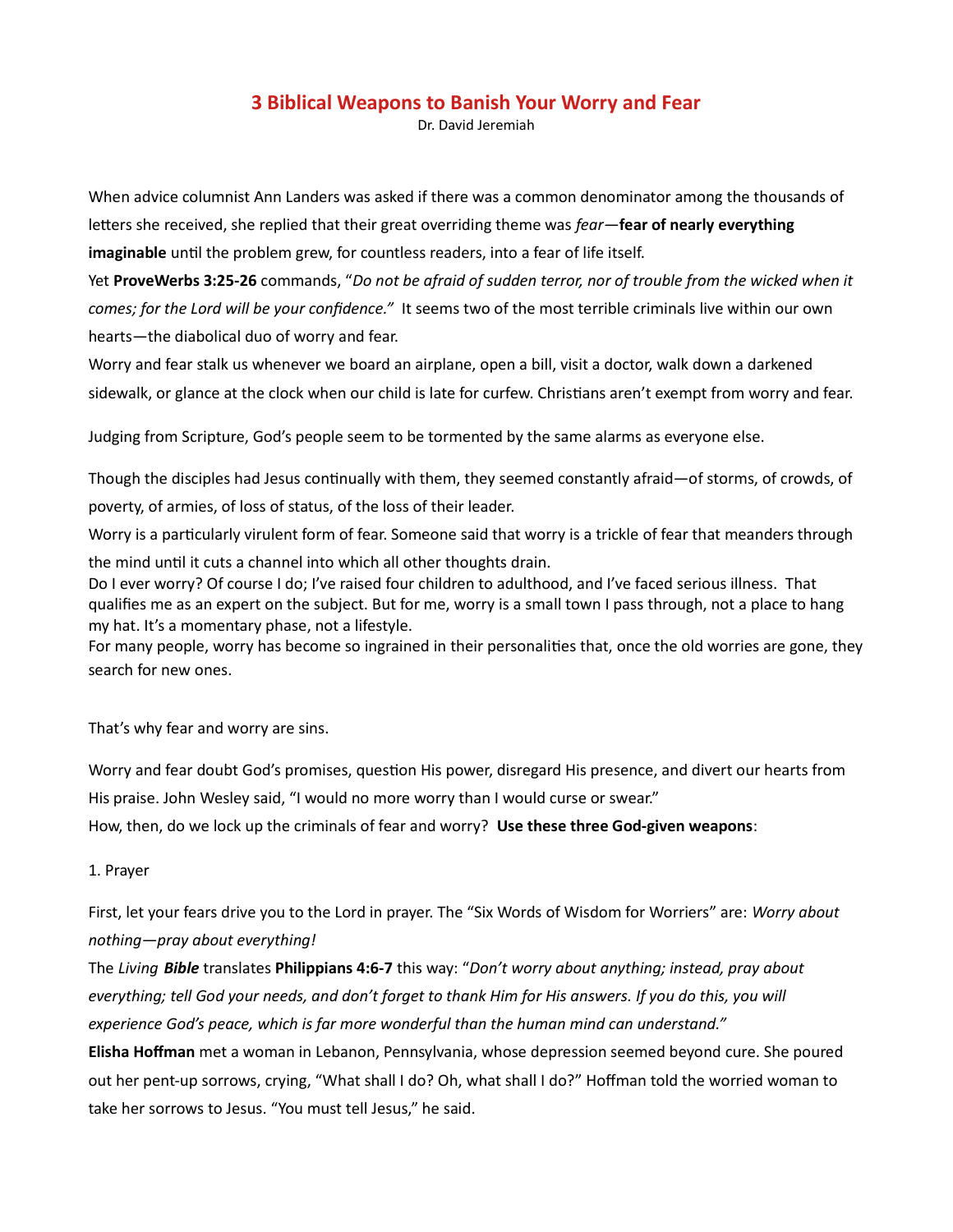"Yes!" she replied, suddenly understanding. "That's it! I must tell Jesus." Her words echoed in Hoffman's ears, and from that experience he wrote the hymn, "I Must Tell Jesus" with its splendid chorus:

I must tell Jesus! I must tell Jesus!

I cannot bear my burdens alone;

I must tell Jesus! I must tell Jesus!

### Jesus can help me, Jesus alone.

Prayer is our primary method for telling Jesus about our worries and, in the process, of recognizing the presence of God. We draw near to Him in prayer, and in His presence is peace. Admittedly, this may take some time.

It often takes a season of abiding before the Lord before our hearts break through into the fullness of His peace. Jesus prayed three times about His burden in Gethsemane.

Paul asked three times for relief from his thorn in the flesh.

Elijah prayed seven times for rain to fall on Carmel (Matthew 26:44; 2 Corinthians 12:8; 1 Kings 18:43). Sometimes peace comes instantly; other times it comes slowly but surely as we linger before God's throne. In either case, our fear level is a sort of referendum on the closeness of our friendship with God. It's a spiritual yardstick, and we grow stronger as we learn to cast our cares on Him in prayer.

## 2. Promises

Having given your fears to God in prayer, we must pour over the Scriptures, searching out specific promises for our need. Copy them down, memorize them, and meditate on them when rising in the morning, going to bed at night, and working throughout the day.

Here are some verses that have helped me:

Psalm 27:1: "The Lord is my light and my salvation; whom shall I fear? The Lord is the strength of my life; of whom shall I be afraid?"

Psalm 118:6: "The Lord is on my side; I will not fear. What can man do to me?"

Proverbs 29:25:"The fear of man brings a snare, but whoever trusts in the Lord shall be safe."

Psalm 37:8:"Do not fret—it only causes harm."

Isaiah 41:10:"Fear not, for I am with you; be not dismayed, for I am your God. I will strengthen you, yes, I will help you, I will uphold you with My righteous right hand."

Those verses are the best fear insurance you can find. Clip them out and place them in locations where you're prone to anxiety attacks. Hide them in your heart, and let the Word of God fortify your spirit.

### 3. Perseverance

Then, trust Him.

The book of Hebrews was written to those facing persecution in the first century. In chapter 12, we're told that because believers in earlier generations trusted God with their difficulties, we too should "run with